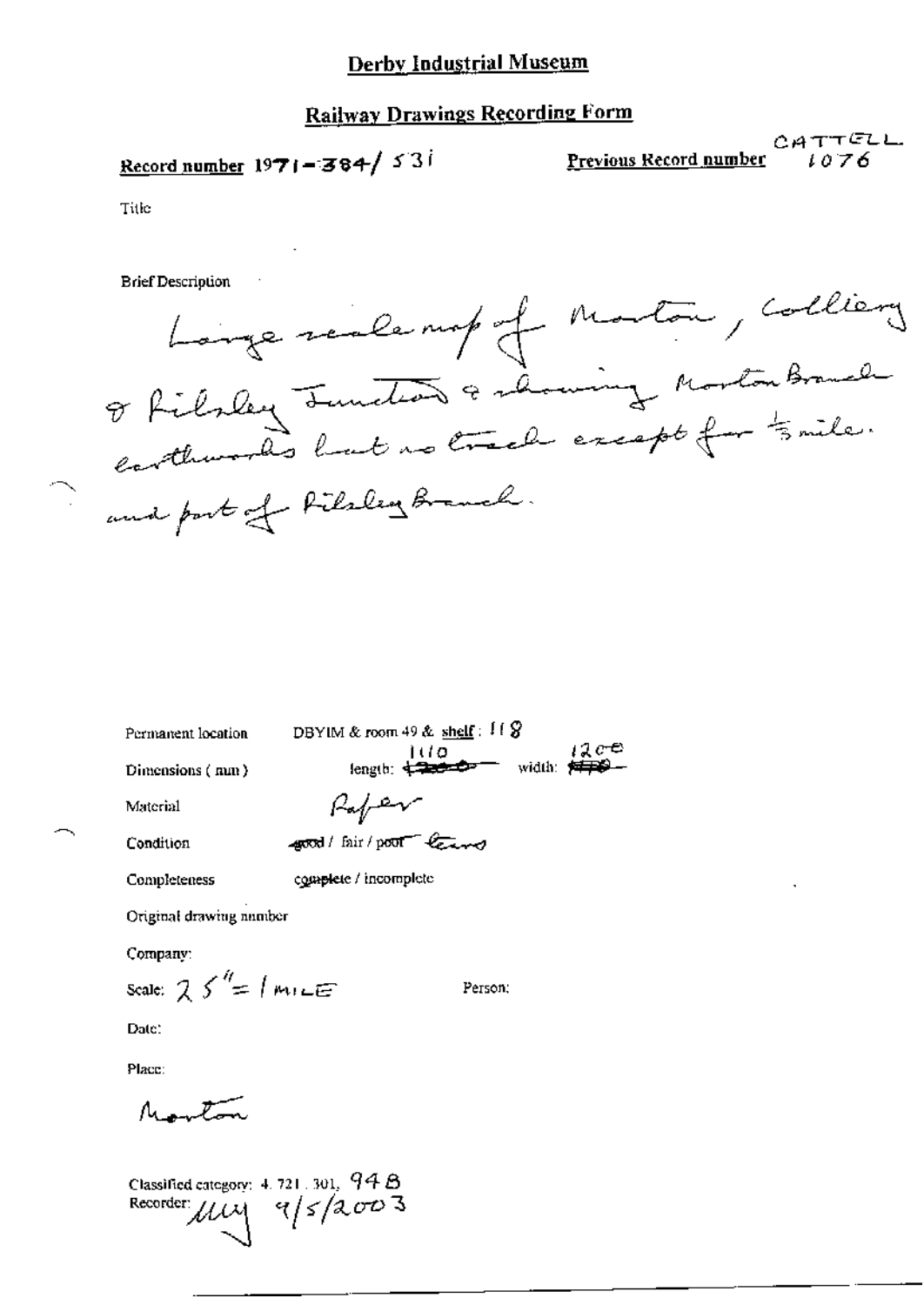Previous Record number MRP132/939 Record number 1997-5/ $854.$  $M, R$ Title Morton Branch

**Brief Description** 



This is Actually the Mickell Lane BRIDGE, IT LINS BUILT AUT THE ROLLIN ENDER TO CONTROL same we come for come  $2c_{\text{c}}$ 

Permanent location

DBYIM & room 49 & shelf:  $i \geq 4$ -

iength:  $980$ 

Dimensions (mm)

Paper

Condition

Material

good / fair / poor complete / incomplete-

Completeness

Original drawing number

Company: 14R

Scale:  $1'' = 6$ FEET Date: Sept 18, 1875

Person:

width:  $620$ 

Place:

Renta Branch

Classified category: 4, 721, 301,  $Q \triangleleft B$ Recorder:  $\mu$ uy 27/8/1999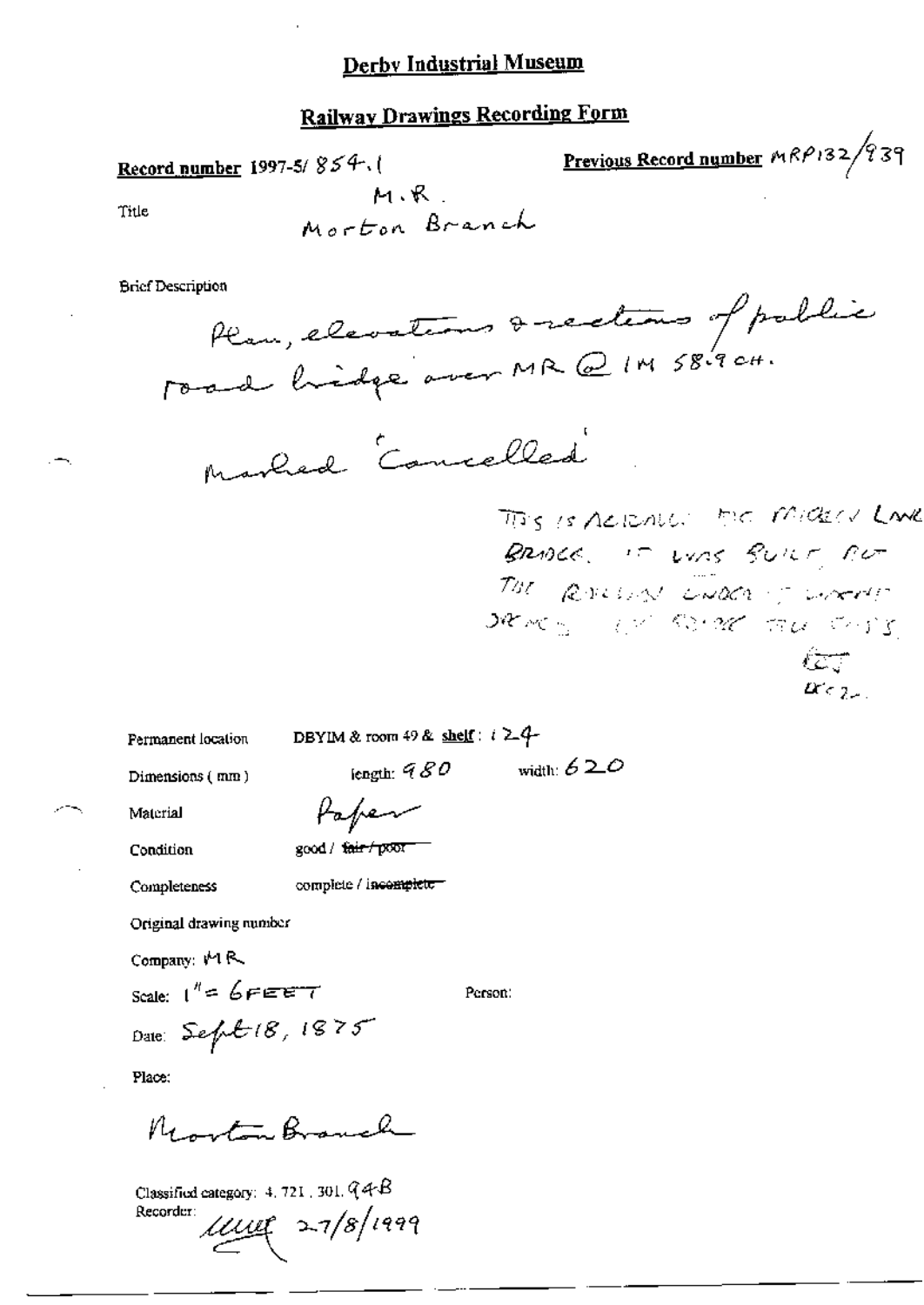Record number 1997-5/ $9.1 - 2$ Previous Record number  $MRP/3$ MORTON BRANCH LINE

 $\mathcal{A}$ 

**Brief Description** 

Title

لتحاسر

$$
1997-5/9.2 - L.Lel
$$

Permanent location

DBYIM & room 49 & shelf:  $5^4$ 

Dimensions (mm)

Material

length:  $162.0$  width:  $72.0$ Poper on farling

Condition

good / fair (poor ...

Completeness

complete / incomplete

Original drawing number  $\epsilon$ 2.40

Company: MR

Scale:  $\iota^{\prime\prime}$   $\Delta$   $\iota$ 

Person:

Date:

Place:

Moston Branch

Classified category: 4, 721, 301, 94-B Recorder: My